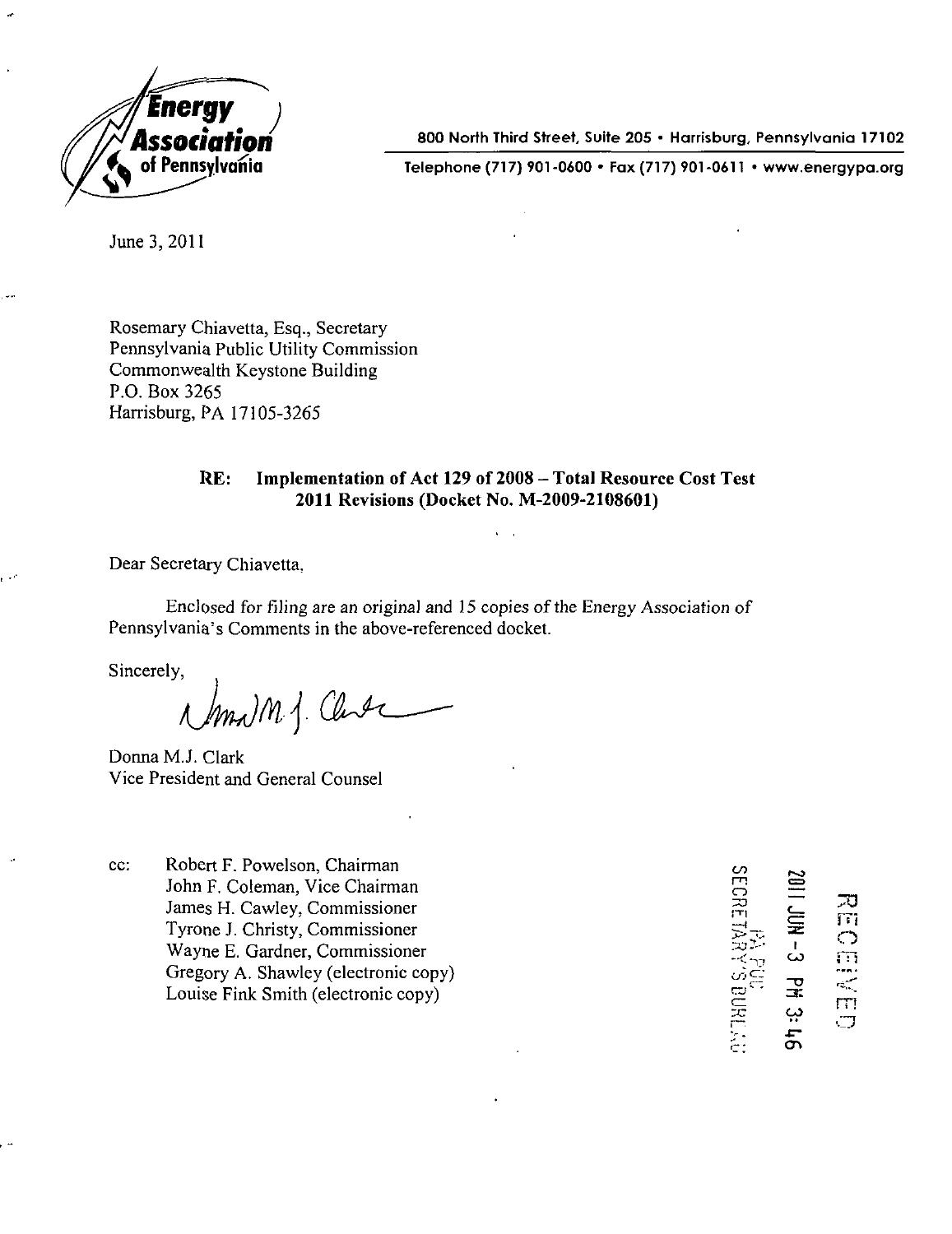# BEFORE THE PUBLIC UTILITY COMMISSION PENNSYLVANIA PUBLIC UTILITY COMMISSION  $\Xi$ - Z O CO i <sup>1</sup> OENED

Implementation of Act 129 of 2008- Total Resource Cost (TRC) Test 2011 Revisions

## Docket No. M-2009-2108601

 $\mathbb{R}^n \to \mathbb{R}^n$  $\mathbb{P}$  is real  $\mathbb{P}$ 

**cn** 

 $\epsilon$ 

## **COMMENTS OF THE ENERGY ASSOCIATION OF PENNSYLVANIA ON THE PROPOSED 2011 REVISIONS TO THE TOTAL RESOURCE COST TEST**

 $\ddot{\ddot{\psi}}$ 

## **Introduction**

On May 6. 2011. the Pennsylvania Public Utility Commission ("PUC" or "Commission") entered a Tentative Order, proposing further refinements to the Pennsylvania Total Resource Cost ("TRC") test that had previously been adopted at this docket on June 23, 2009 ("2009 PA TRC Test Order"). In the 2009 PA TRC Test Order, the Commission recognized the possibility that the TRC test established in 2009 "may be amended in the future by order of the Commission based upon our experience and/or input from stakeholders." See 2009 PA TRC Test Order at paragraph 3, p. 32. The Commission provided for a stakeholder group to address issues identified in the 2009 PA TRC Test Order and "such other issues as may arise in the total resource cost test process." Id. at paragraph 2. The instant Tentative Order seeks further input from interested parties on issues relative to demand response, net-to-gross calculations, fuel switching, TRC calculations and TRC reporting.

Initially, the Tentative Order established a fifteen (15) day period for filing public comments until May 23 and a reply comment due date ten (10) days thereafter on June 2.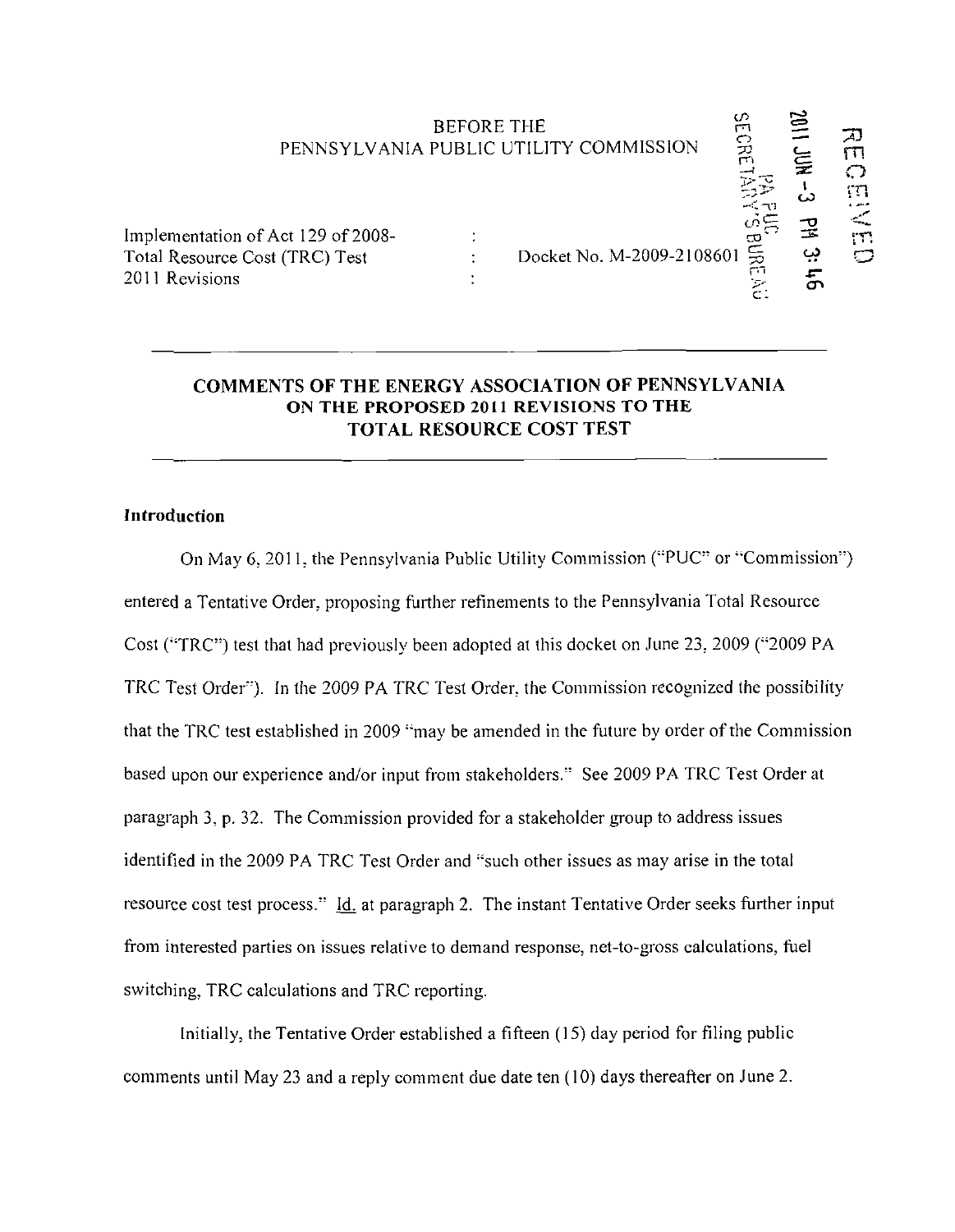The Energy Association of Pennsylvania ("EAP" or "Association"), pursuant to Section 1.15 of Chapter 52 of the Pennsylvania Code (52 Pa. Code §1.15), for itself, its members and all interested parties requested and was granted an extension of time until Friday, June 3 for the filing of comments. The Commission further extended the deadline to file reply comments until Monday, June 13.

Act 129 requires the Commission to approve a TRC test which will be used by an electric distribution company ("EDC") to detennine whether approved and implemented energy efficiency and conservation programs are cost effective. As defined under the statute, the TRC test is "a standard test that is met if. over the effective life of each plan not to exceed 15 years, the net present value of the avoided monetary cost of supplying electricity is greater than the net present value of the monetary cost of energy efficiency and conservation measures." 66 Pa. C.S.A.  $\S$  2806.1(m).

The Tentative Order identifies five subject areas for comment and seeks input with respect to the TRC test to be applied through May 31, 2013, and "to a lesser extent, on the use of the TRC test beginning June 1, 2013".  $\frac{1}{1}$  Discussion and resolution of the TRC issues set forth in the Tentative Order is critical both in assessing the current Act 129 efforts and in determining the parameters which will inform the Commission as it establishes the targets and rules for programs after May 31,2013.

The EAP appreciates the opportunity to submit the following comments on behalf of its member EDCs subject to Act 129.

<sup>&</sup>lt;sup>1</sup> Implementation of Act 129 of 2008 - Total Resource Cost (TRC) Test – 2011 Revisions (Docket No. M-2009-2108601) at Page 1.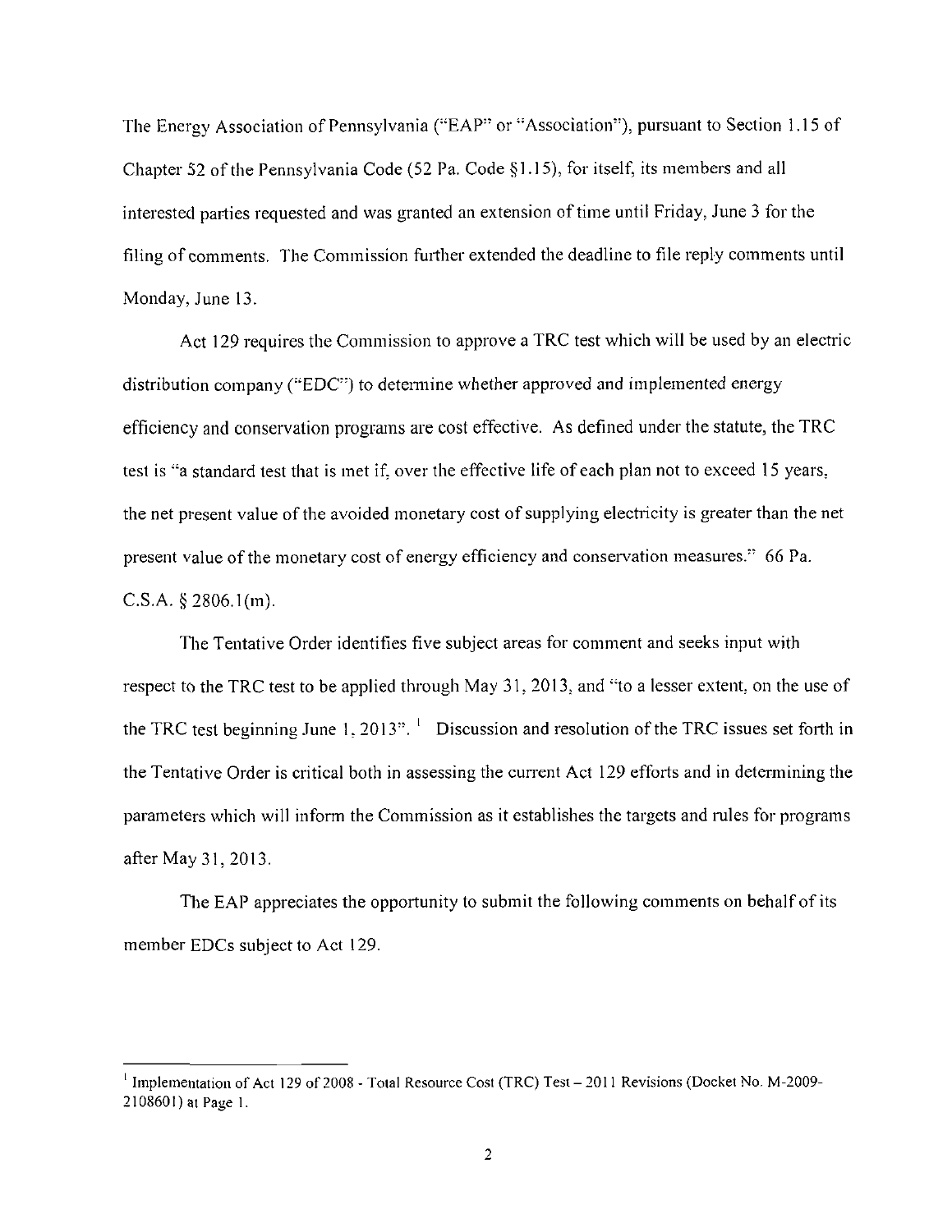#### **Comments**

**Overall. EAP believes the Commission's Tentative Order accurately reflects the resolution of TRC test issues identified in the 2009 PA TRC Test Order and discussed on February 28 and March 14, 2011 by the Technical Working Group ("TWG") composed of the EDCs subject to Act 129, the Statewide Evaluator ("SWE") and Commission staff primarily from the Bureau of CEEP ("CEEP"). EAP offers the following substantive comments and seeks clarification on a number of points raised in the Tentative Order. Individual EDCs will file comments as well addressing the issues raised in the Tentative Order. EAP reserves its right to file reply comments.** 

#### **A. Demand Response**

#### 1, Application of TRC Test Calculation to DR Programs

EAP has no comments to offer at this time.

#### **2, Treatment of DR Payments to CSPs and EDCs from PJM**

In its Tentative Order, the Commission proposes that PJM payments to CSPs for Demand Response market participation be excluded from TRC calculations while proposing that PJM payments to EDCs for Demand Response participation in economic programs be included. EAP suggests that both types of payments should be treated the same and excluded.

To the extent that participation in PJM DR programs would have occurred in the absence of Act 129 DR programs (i.e., the PJM charges or payments are not directly related to incremental DR provided by Act 129), any charges, penalties, or payments from the PJM DR programs should be ignored for purposes of Act 129, regardless of whether the charges, penalties, or payments are to/from a CSP, a customer, or an EDC. In that case, PJM DR

 $\overline{\mathbf{3}}$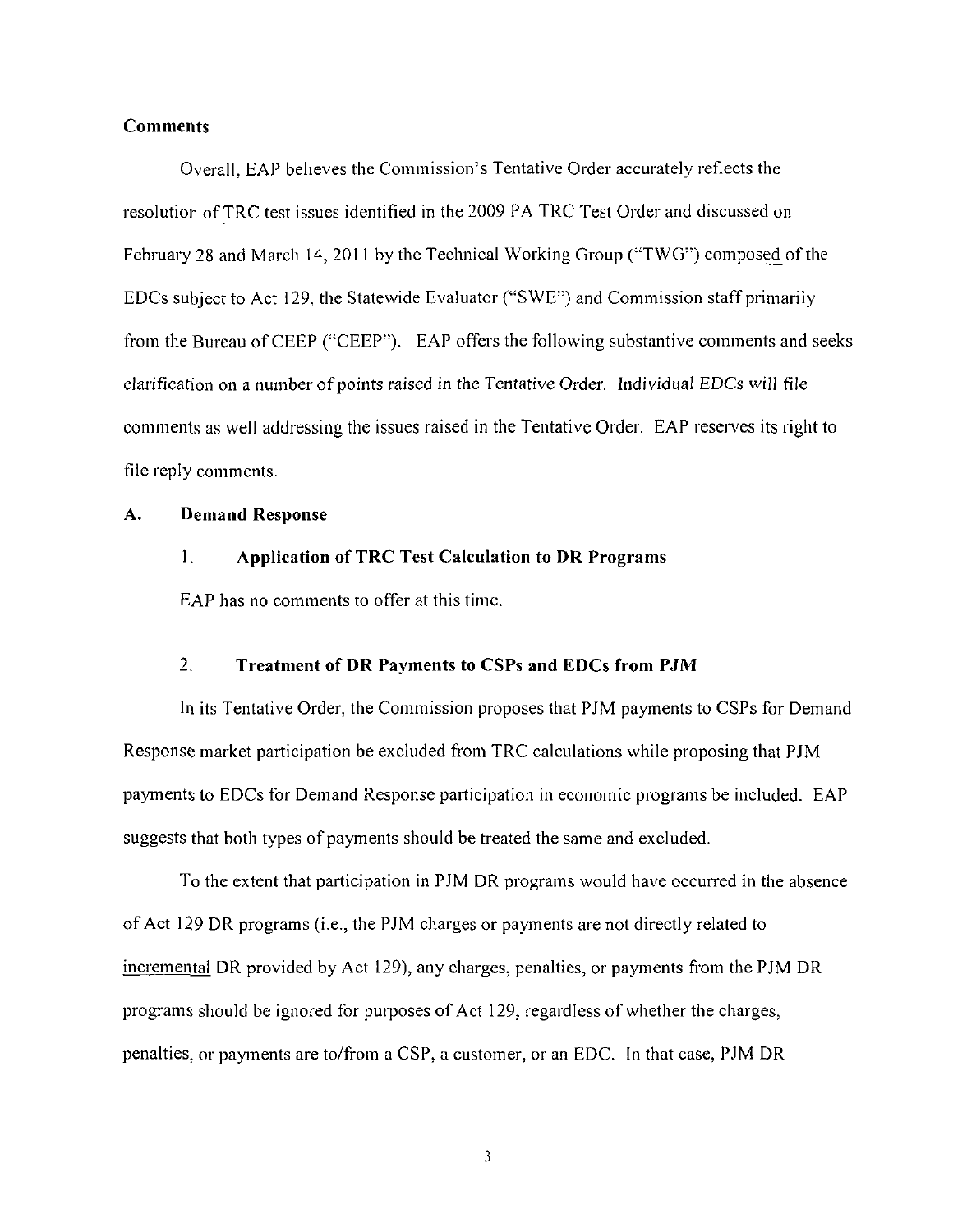programs are completely independent programs from Act 129 and the PJM DR revenues are unrelated to Act 129 and should be ignored for purposes of Act 129.

If Act 129 DR is incremental to PJM DR programs (e.g., demand response from a new Act 129 direct load control program that previously did not exist or additional load curtailment above and beyond what the customer would have achieved from PJM DR programs) and the Act 129 DR program has revenue, charges, or penalties from PJM DR programs (economic, RPM. capacity, etc.), then it may be appropriate to include that revenue, charge, or penalty as a cost or benefit for Act 129 TRC regardless of whether it is to/from a CSP, a customer, or an EDC. However, it will be very difficult or impossible for the EDC (or the EDC's independent evaluator who performs the TRC calculations) to know those PJM DR payments for the reasons stated below:

- The customer could have different CSPs for the PJM DR program and the Act 129 DR program: or. the customer could be its own PJM CSP. There would be no contractual way for the EDC to force the customer or the customer's PJM DR CSP to disclose the PJM payments;
- PJM economic DR events could be declared as far out as 60 days after the operating day (after the Act 129 event). PJM settlements are frequently adjusted after-the-fact;
- Very difficult and costly for the EDC to track and verify; and,
- CSPs and customers will not likely disclose PJM DR revenues for competitive reasons and the information is otherwise confidential.

The TRC recognizes costs and benefits regardless of whether they are incurred by the utility or the participant. The TRC should not treat PJM DR payments differently based on whether the recipient of the payment is the EDC, the customer, or the EDC's CSP because it distorts cost-effectiveness testing and results. For example, if a PJM payment to the EDC is included as a benefit but the same PJM payment is ignored if it is paid to the EDC's CSP, then the TRC will artificially look more favorable for EDC self-managed DR programs compared to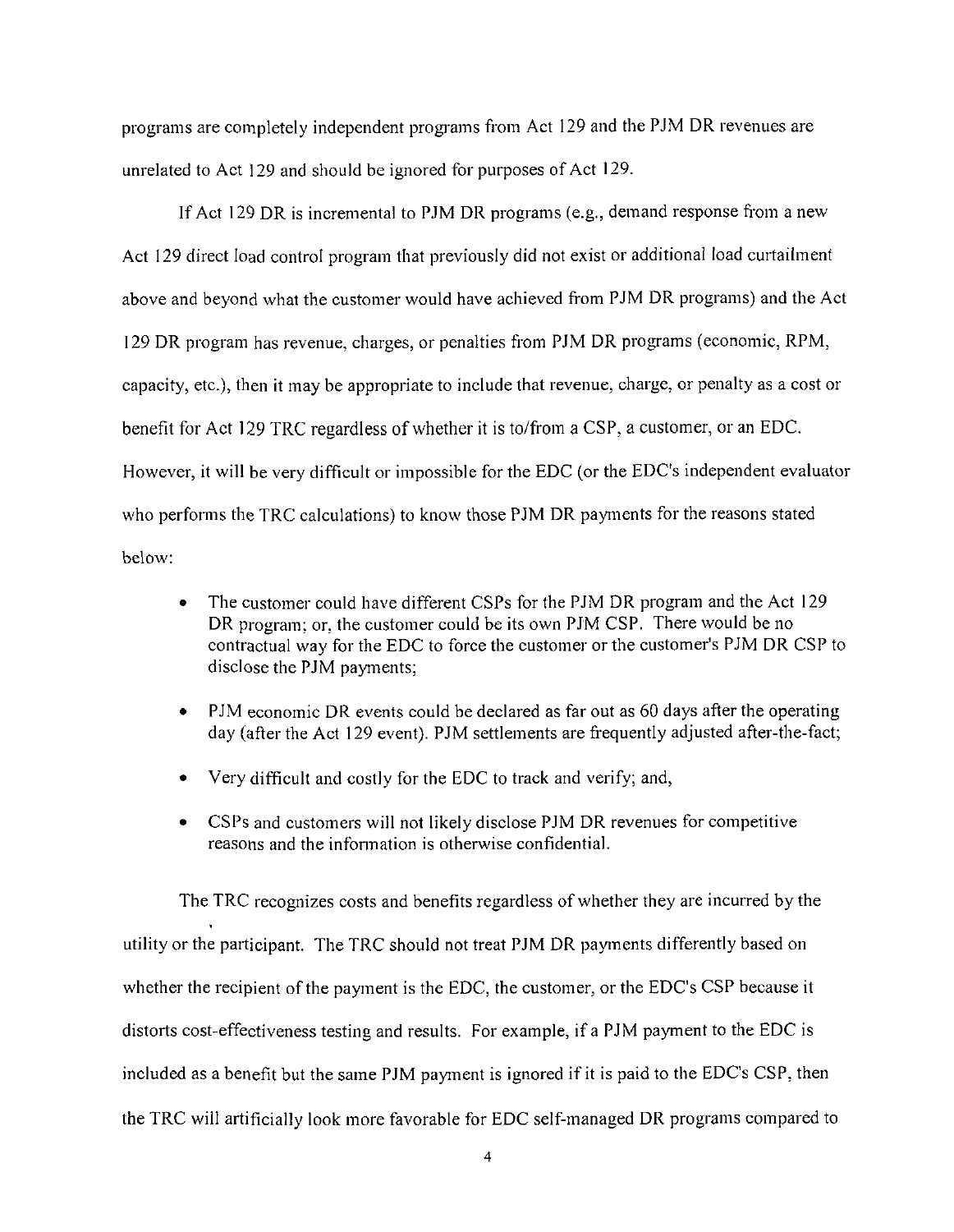using a CSP. EAP is concerned that such a result could be viewed as discriminatory and asks the Commission to treat both types of payments in a consistent manner.

#### 3. Treatment of DR Payments to CSPs and Participants from PJM

EAP has no comments to offer at this time.

## **4. Treatment of American Reinvestment and Recovery Act of 2009 (ARRA) Funds**

EAP has no comments to offer at this time.

#### 5. Measure Life For DR Programs

EAP has no comments to offer at this time.

#### **B. Net-To-Gross**

#### **1, Net-To-Gross Research and Applications**

The Commission, in its Tentative Order, proposes to direct the EDCs to develop and conduct Net-to-Gross ("NTG") studies and that the NTG studies be funded out of the EDCs' Act 129 2% program budgets. Tentative Order at p. 18.

The Commission explained that NTG research studies can be used for three different potential applications: 1) to inform program decision makers when a mid-course program adjustments should be made; 2) to infonn program decision makers when an entire program {containing perhaps several measures) should be phased out as it is no longer needed to incent customers to adopt an array of high-efficiency measures, because customers are making such decisions even in the absence of program incentives: and 3) to adjust the gross verified savings figures by netting out the savings attributable to free riders, spillover, and rebound effects for the purposes of detennining net-verified savings that are to be used for compliance purposes. Tentative Order at pp. 16-17.

5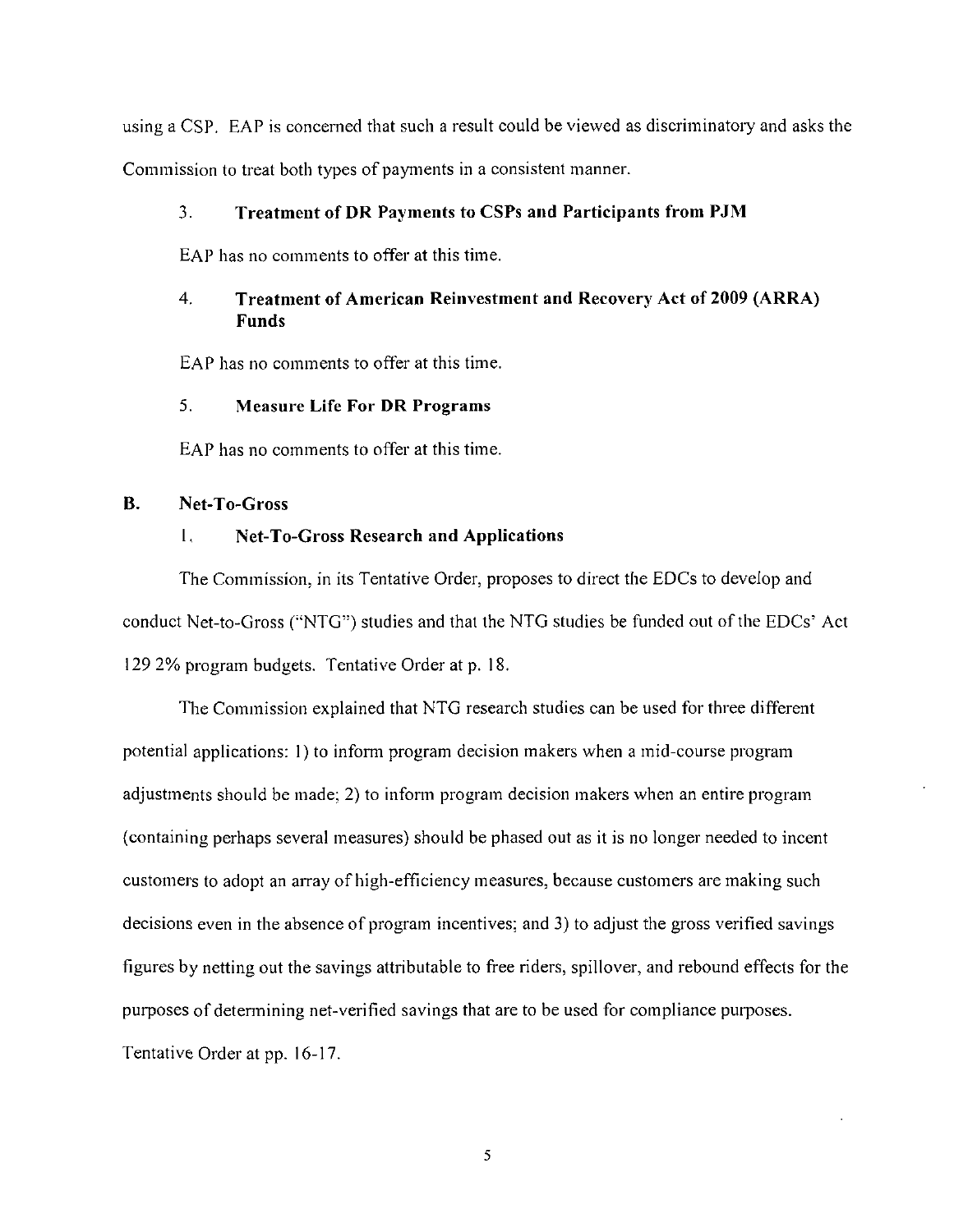The Commission is proposing that the SWE would coordinate and approve the development of common methodologies to be used in the NTG studies. The results would then be reported to the SWE and used by the EDCs to detennine when a measure or program should be removed from the EE&C portfolio because it is no longer cost-effective to offer incentives. Furthermore, for the period of June 1, 2009, through May 31, 2013, the Commission's Tentative Order does not propose using the NTG research to adjust the gross verified energy savings that are used for compliance purposes to determine whether an EDC has met its mandated Act 129 reduction targets.

While EAP generally agrees with this approach, it is not in agreement that NTG studies should necessarily be funded out of the EDC's Act 129 2% program budget. See discussion at Section E.l. below.

Additionally, for the next version of Act 129 EE&C (beyond May 31, 2013), EAP recommends using gross verified savings for compliance targets and using net verified savings for program design and effectiveness purposes. If net verified savings are the basis for future compliance targets, then program cost caps must be increased or the compliance targets must be decreased to account for the net-to-gross factor (typically on the order of 25%).

The total gross verified savings are truly realized by customers and, therefore, should represent the Act 129 savings for compliance purposes. The NTG factor attributes  $(i.e.,$ allocates) the savings between the Act 129 program and factors outside the program. The portion attributed to the Act 129 program is the net verified savings (gross verified savings x NTG factor = net verified savings). Regardless of this allocation, the full gross verified savings was realized by customers. NTG is a "funding equity issue" related to the use of Act 129 program funding, i.e., should Act 129 ratepayer funds be used for measures/programs that would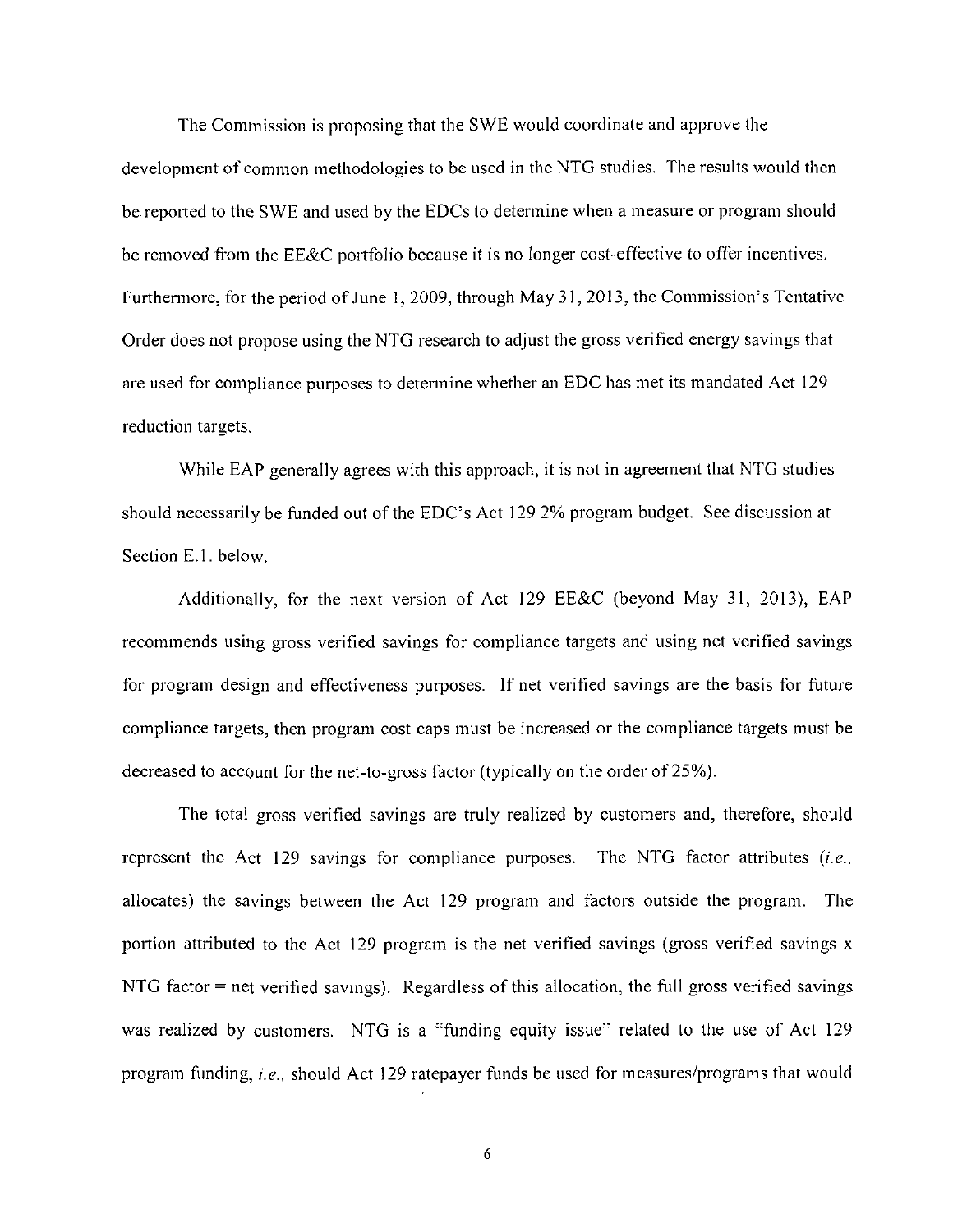have largely occurred (fully or substantially) in the absence of Act 129 programs. Therefore, EAP contends that net verified savings should be used to judge program effectiveness, not compliance in any next iteration of EE&C plans.

#### **C. Fuel Switching**

## **1. TRC Inputs For Fuel Switching**

EAP has no comments to offer at this time.

## **2. Fuel Switching Appliance Efficiency**

EAP has no comments to offer at this time.

#### **D. TRC Calculations**

## **1. Database For Deemed Customer Costs or Incremental Measure Costs as Applicable**

EAP has no comments to offer at this time.

## **2. Basis of TRC Benefits - Reported Savings or Verified Savings; and Basis of TRC Costs - Actual Costs or Committed Costs**

EAP has no comments to offer at this time.

## **3. Definition of "Incentives" In TRC For Energy Efficiency Measures**

EAP has no comments to offer at this time.

## **4. Avoided Cost Calculations and Forecasts**

In this section, the Commission addresses the calculation of avoided cost with respect to electricity, specifically whether EDCs should use historical data or forecast data from the "BLS Electric Power GTD sector price index" as a basis for the escalation rate and for how many years the BLS factor should be applied. Tentative Order, pp. 24-27. The Commission proposes that EDCs used historical average annual growth rate from a BLS index (provided as part of the Tentative Order) for the period 2003 through the most recently available annual data point as a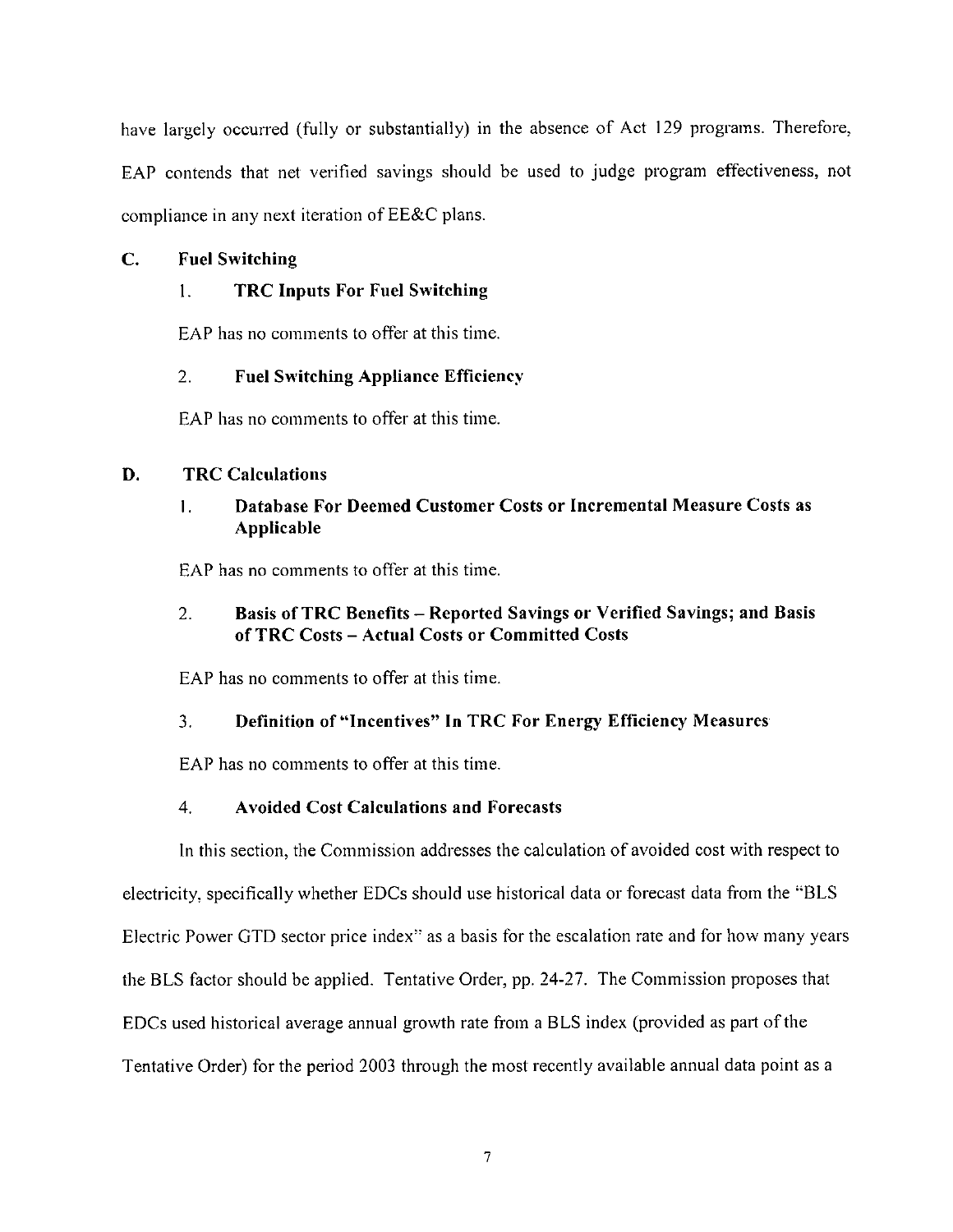template for the rate of escalation between the end of the 2013 program year and the beginning of the EIA Annual Energy Outlook in year 11. Tentative Order, p. 26.

First, EAP recommends that in the proposed resolution (Tentative Order, page 26) the reference to "PJM ...distribution" should be removed as PJM does not retain disfribution cost data.

Additionally, EAP requests confinnation from the Commission that the use of this

growth rate would apply only to EDCs' new programs (those proposed between now and May

31. 2013) consistent with the proposed resolution of the avoided cost issue in the Commission's

Tentative Order. See Tentative Order, p. 29, Section III.D.6.

## **5. Inclusion or Exclusion of Customer Avoided Operating and Maintenance Costs in the TRC Calculation**

EAP has no comments to offer at this time.

## **6. Avoided Costs in the Benefit/Cost Ratios and in the Approved EE&C Plans and Avoided Costs Commencing June I, 2013**

In the Tentative Order at page 29, the Commission proposes that,

"through May 31. 2013. an EDC should use the most current forecast of avoided costs when filing a new program (or an EE&C plan) for Commission approval. For program measures that have not been changed, regardless of methodology or data used by an EDC to calculate its original Commissionaccepted portfolio TRC test, the avoided costs figures included in TRC calculations in previously approved EE&C/DR program plans need not be updated for the period June 1, 2009, to May 31, 2013, by present or future avoided cost figure revisions or updates. However, any new programs proposed by EDCs between now and May 31, 2013. would use the appropriately updated and most current avoided cost forecasts available at that point in time."

While the EAP member EDCs are performing (and will perform) the current programs

pursuant to Commission guidance. EAP suggests that, for future phases of Act 129, treatment of

"avoided distribution costs" as reflected in fully loaded retail distribution and transmission rates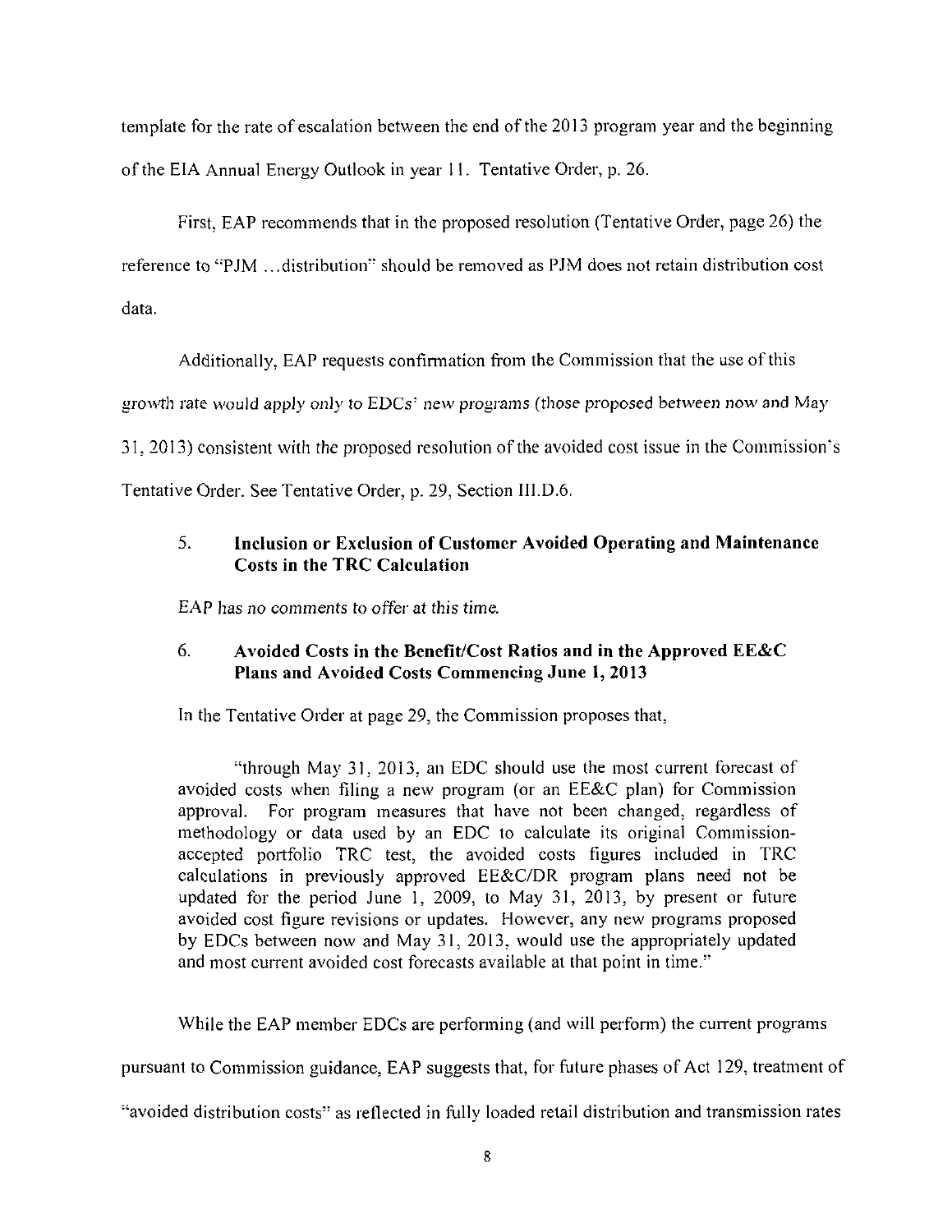in the 2009 TRC Order is incorrect and a misrepresentation of the value of distribution costs that might be avoided based on program energy savings. Avoided distribution rates are appropriate for use in a participant test, but not in a total resource cost test.

Some EDC distribution rates have not increased since restructuring in the mid '90s. and are less than likely to escalate by the BLS (or other) scaling factor with energy and capacity pricing as the current Order directs.

As such, the EAP does not believe that retail distribution rates should be included as avoidable costs after May 31. 2011. EAP and its members pledge to work with the Commission, SWE and stakeholders in this proceeding to identify and support an alternative methodology of determining avoided costs.

In Section D.6. of the Tentative Order, the Commission proposed that, through May 31, 2013, an EDC should use the most current forecast of avoided costs when filing a new program (or an EE&C plan) for Commission approval. For previously-approved program measures that have not been changed, regardless of methodology or data used by an EDC to calculate its original TRC Test, the Commission will not require the EDCs to update avoided costs figures included in original TRC calculations for the period June 1, 2009, to May 31, 2013. However, the Commission will require the EDCs to update and utilize appropriately updated and most current avoided cost forecasts available at that point in time for any new programs proposed by EDCs between now and May 31,2013.

The Companies believe that the use of multiple avoided costs within the same phase of Act 129 is extremely problematic, especially for EDCs who seek to continue to improve their plan and programs. First, having multiple sets of avoided costs adds additional complexity to the plans by requiring additional modeling, reporting and tracking functionality to be able to assign

 $\overline{9}$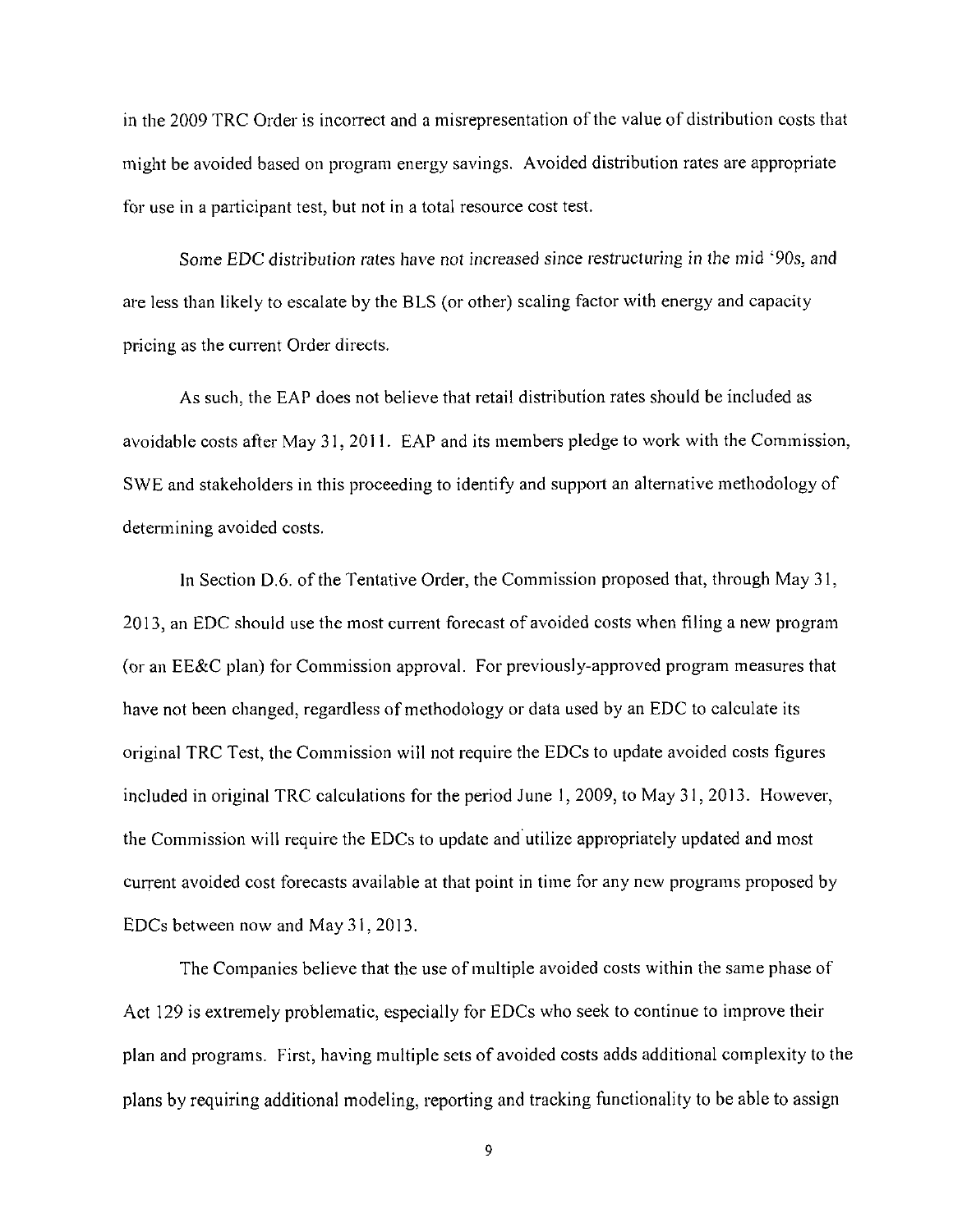different sets of avoided costs to different programs and measures. In essence, this creates an EE&C Plan with a variety of avoided rates for different programs and measures. Next, this recommendation creates additional disparity between the EDCs in that EDCs may have the same programs evaluated using avoided costs that are based on different points in time, further making comparisons between the EDCs plans and programs difficult. Last, the recommendation will also create the situation where the adoption of a program by an EDC either benefits or penalizes the program solely by virtue of when the EDC proposes the program.

Therefore, the Companies recommend that the Commission accept the original (i.e., as filed and approved) avoided costs for all programs and measures throughout the current phase of the plan regardless of when the programs or measures were proposed. This recommendation ensures that the cost-effectiveness of the EE&C plans and programs are all completed according to avoided costs that are consistently determined. As an alternative, the Companies suggest that if the avoided costs are required to be updated during the current phase of the plan, an alternative method would be to base this requirement on the addition of new programs that significantly contribute to or change the source of energy savings of the plan. Further, the Companies recommend that any requirement to update avoided costs of the plan be limited to one time during the current phase to avoid adding unnecessary administration and costs. Finally, the Companies suggest that the addition of new programs should not necessarily require new avoided costs, unless the new programs significantly change the source of energy savings from the plan. One update during the four year period should adequately address any concerns with the original avoided costs. The Companies believe that this balances consistent evaluation of the plans and programs with recognizing updated avoided costs when there are new programs that significantly impact the source of energy savings for the plan.

10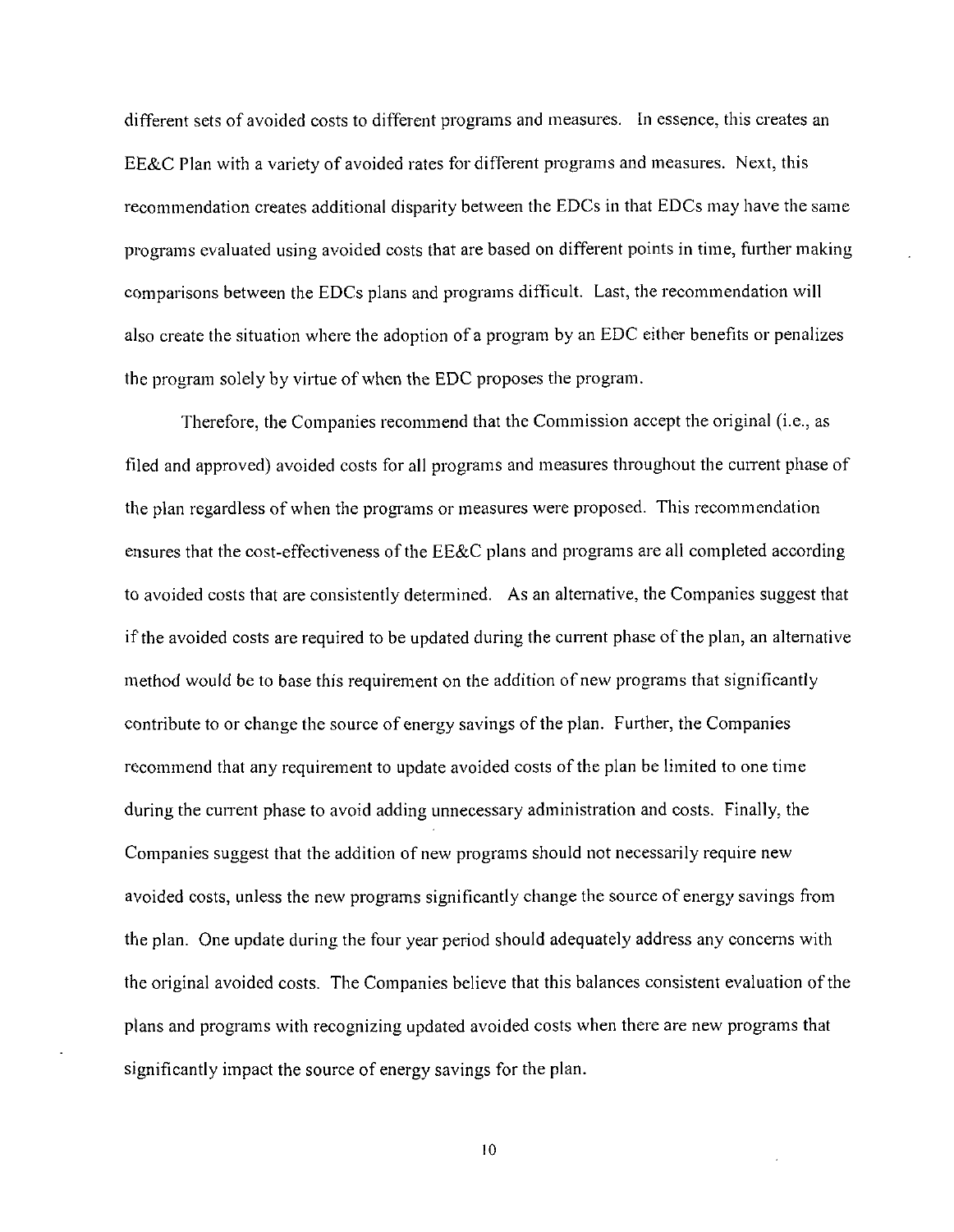#### **E. TRC Reporting**

#### **1. Baseline Study Research**

In its Tentative Order, the Commission proposes that, "consistent with the RFP contract, EDCs conduct baseline studies in consultation with the SWE and that the SWE is to coordinate, review and approve such studies" and. further, resolves that the "results of the studies are to be reported to the SWE by December 1, 2011." Tentative Order at p. 30. EAP agrees that baseline market research is important to detennining energy efficiency penetration in the marketplace so as to inform the setting of Act 129 goals for possible post May 31, 2013 energy efficiency and conservation plans.

However, EAP notes that the Commission's implementation requirements and guidance developed for the current EE&C plans were established in an expedited timeframe following passage of the legislation and that the legislation dictated a July 1, 2009 date for the filing of EE&C plans. The RFP for the SWE contract referenced in the Tentative Order was not formulated until the early fall of 2009 after the EDCs had filed EE&C plans. The requirement that EDCs would be responsible for conducting and funding baseline studies in connection with the contract requirement that the SWE complete a "Statewide Market Potential Study for additional energy and load reductions after May 31. 2013" was not known at the time EDCs were developing EE&C plans

The proposed (and unrealistic) completion date of December 1, 2011 is another problem. It is currently June, which provides less than six months for the entire process to be designed, bid. conducted, completed, and verified; and. EDCs have not yet received definition from the SWE on the scope of the studies. Without identification of the study's scope, customer sectors, and measures/end-uses to be surveyed, EDCs are unable to begin the study, let alone detennine if a December 2011 completion date is possible.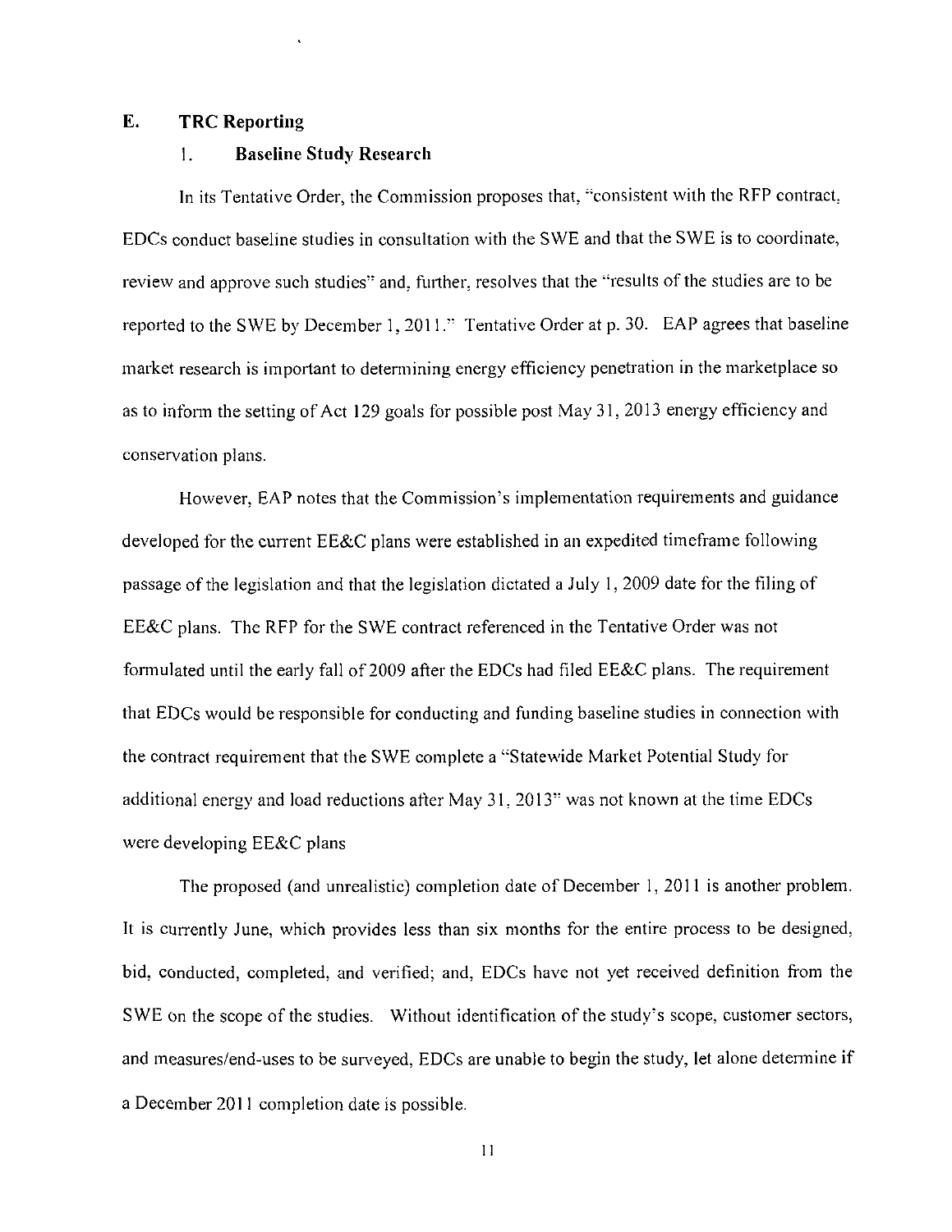EAP additionally requests clarification from the Commission on issues surrounding the specificity of the baseline study and whether, as an alternative, results can be determined from currently available data (such as published research data from Pennsylvania or other relevant states) or must the data solely be obtained from the EDC-specific surveys or site visits (which are both costly and time-consuming).

EAP reiterates that the baseline research studies and associated costs were not contemplated and therefore could not reasonably be budgeted into the EDCs' EE&C plans by July 1, 2009. EAP suggests that the costs of the baseline studies necessary to complete the market potential study may be covered in part under the current SWE contract and, to the extent funding is not available under the SWE contract, those costs may be determined to be in addition to dollars budgeted to implement plans and should be recovered in the same manner as fees for the SWE contract are recovered, i.e. outside of the 2% cap. While some of the larger EAP member EDCs may have funding reserves to adequately cover the costs of the baseline studies, those EDCs with the lowest rates in 2006 need virtually every available dollar to support the delivery of mandated savings and demand reductions. Including these extra costs within the 2% cap at this date, after the fact, was not contemplated and is simply not feasible for all EDCs.

## **2. Frequency of Cost-Effectiveness Evaluations and Reporting Results and Timing of TRC Reports(£.£., When to Freeze Data and Inputs)**

EAP has no comments to offer at this time.